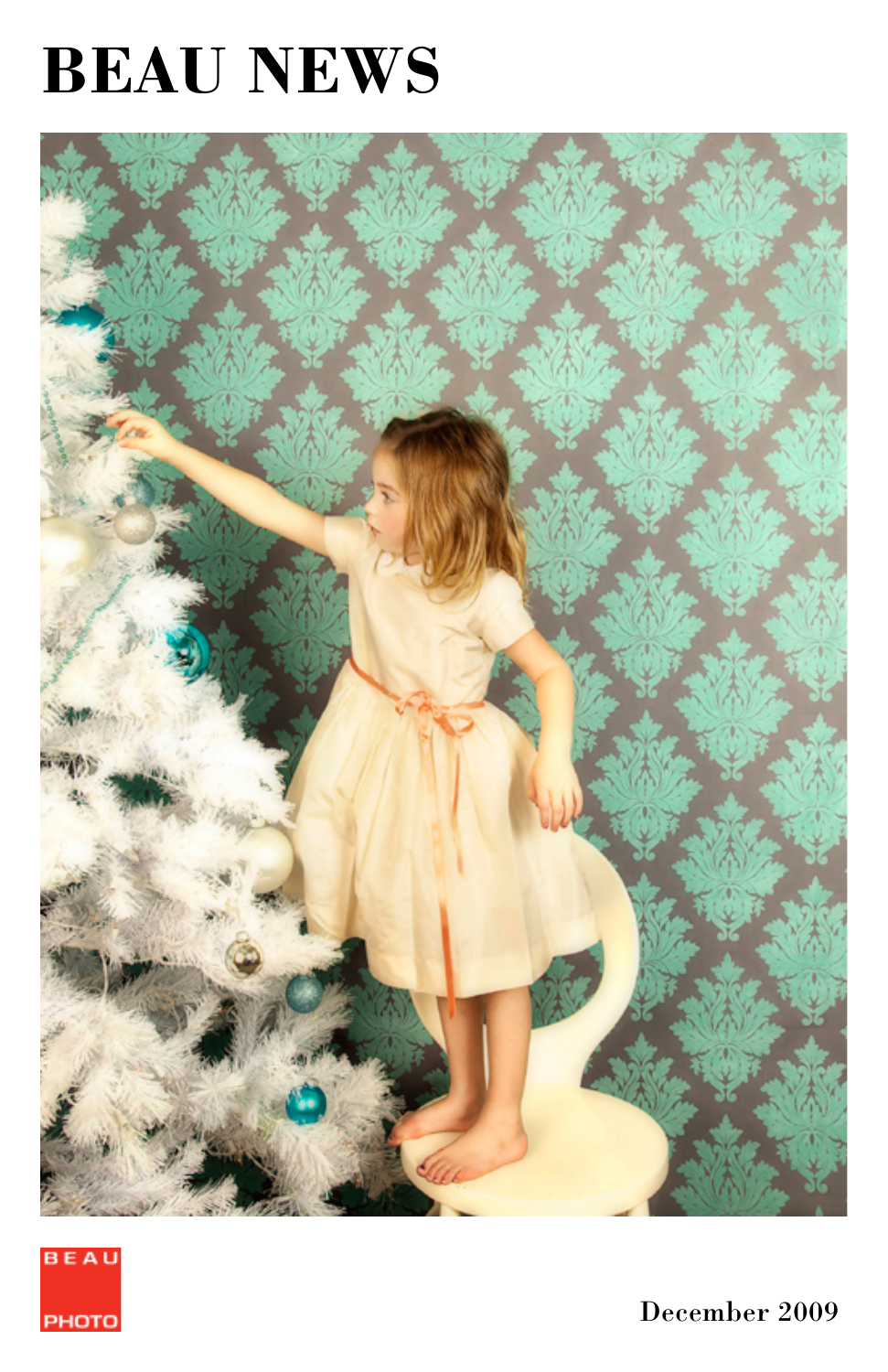Featured on the cover is one of the backdrops by **drop it MODERN**, newly available at Beau Photo. See inside for further details.

**Contents** 1 Pro Sales 2 Digital 3 Rentals 4 Accessories 5 Film 6 Albums & Folders 7 Renaissance Albums

Beau Photo will be closing for the holidays at noon on December 24th, and we will back on January 4th.

# 1 **Digital** Mike

### Hasselblad News - New H4D Medium Format DSLR



This fall Hasselblad announced a new camera platform for their integrated medium format DSLRs, the H4D, replacing the H3DII. Initially shipping in 60 megapixel guise, the H4D-60 will also be offered in a 50 megapixel version and perhaps others as well in the future.

While you could be forgiven for wondering what has changed, since outward appearances have not, inside there are many enhancements, some subtle, but other substantial. The headline feature has got to be the new "True Focus with Absolute Position Lock (APL)" technology. This is a groundbreaking feature, utilizing technology that exists in every iPhone! Huh? Let me clarify...

If you either own or have used an iPhone (who hasn't these days?) you'll surely have noticed the accelerometers in use, you know, the ones that turn your screen image when you rotate your phone from portrait to landscape orientation? They are also used by the iPhone version of Google Earth, and many games of course, to control the iPhone user interface. How do these type of accelerometers help the H4D? Read on...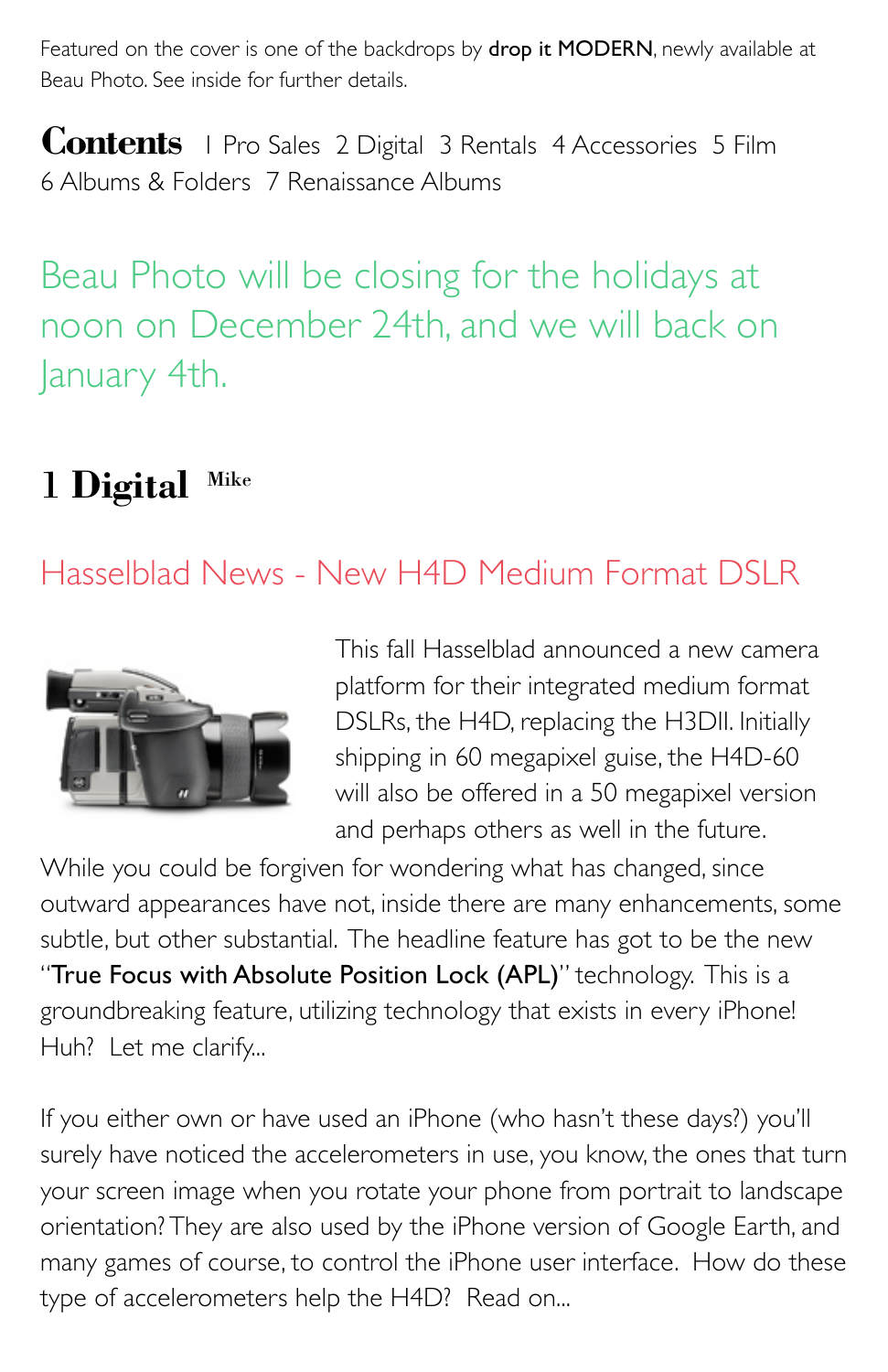Imagine you are taking a tight portrait shot and you are shooting your lens wide-open to get the shallowest possible depth of field, to really blur out the background. You auto-focus on the subject's near eye using the centre focus point, lock focus and then recompose to take your shot. Pretty standard technique. While this might work well enough when you stop your lens down, recompose minimally or are using a small sensor DSLR, it can cause major focus errors in other cases. Why? Imagine your area of sharp focus as being a flat plane, rigidly attached perpendicular to the end of your lens. In our example, your AF has positioned that plane of focus so that it intersects with your subject's eye. But now swing your lens to recompose the photo and what happens? That plane of focus swings behind your subject's eye that you just focused on! The more you recompose, the farther off your focus will be. Take a 50 or 60 megapixel digital back, and you will really see this focus error. I can show you a large 50"x70" print, a portrait taken with a 39 MP Hasselblad H3DII-39, where even at f/16 the model's ears are clearly out of focus, yet her eyes are perfectly sharp. There is very little margin for error on a large print, even at f/16, let alone if you were shooting wide open! This is where Hasselblad's new technology in the H4D can save the day.

True Focus with APL will automatically calculate the precise amount of focus shift needed to bring your focus plane back to your intended point of focus, after you lock focus and recompose your shot, and it uses those "iPhone type" accelerometers which I mentioned, in order to accomplish this. The APL processor then drives your lens so that your photo will be tack sharp, exactly where you intended it to be, no matter how much you recompose! That's it... nothing for you to do - the camera works all this magic behind the scenes so that perfect focus becomes absolutely effortless! No longer will you get photos where you are wondering why the far eye is sharper than the near one, why the model's ears are sharp and not her eyes and so on.

As far as having multiple focus points, while I believe it's likely we'll see that coming on a future Hasselblad body at some point, it still won't negate the benefits of this innovative new focus technology. Even full-frame 35mm DSLRs have focus points clustered quite near the centre of the frame, not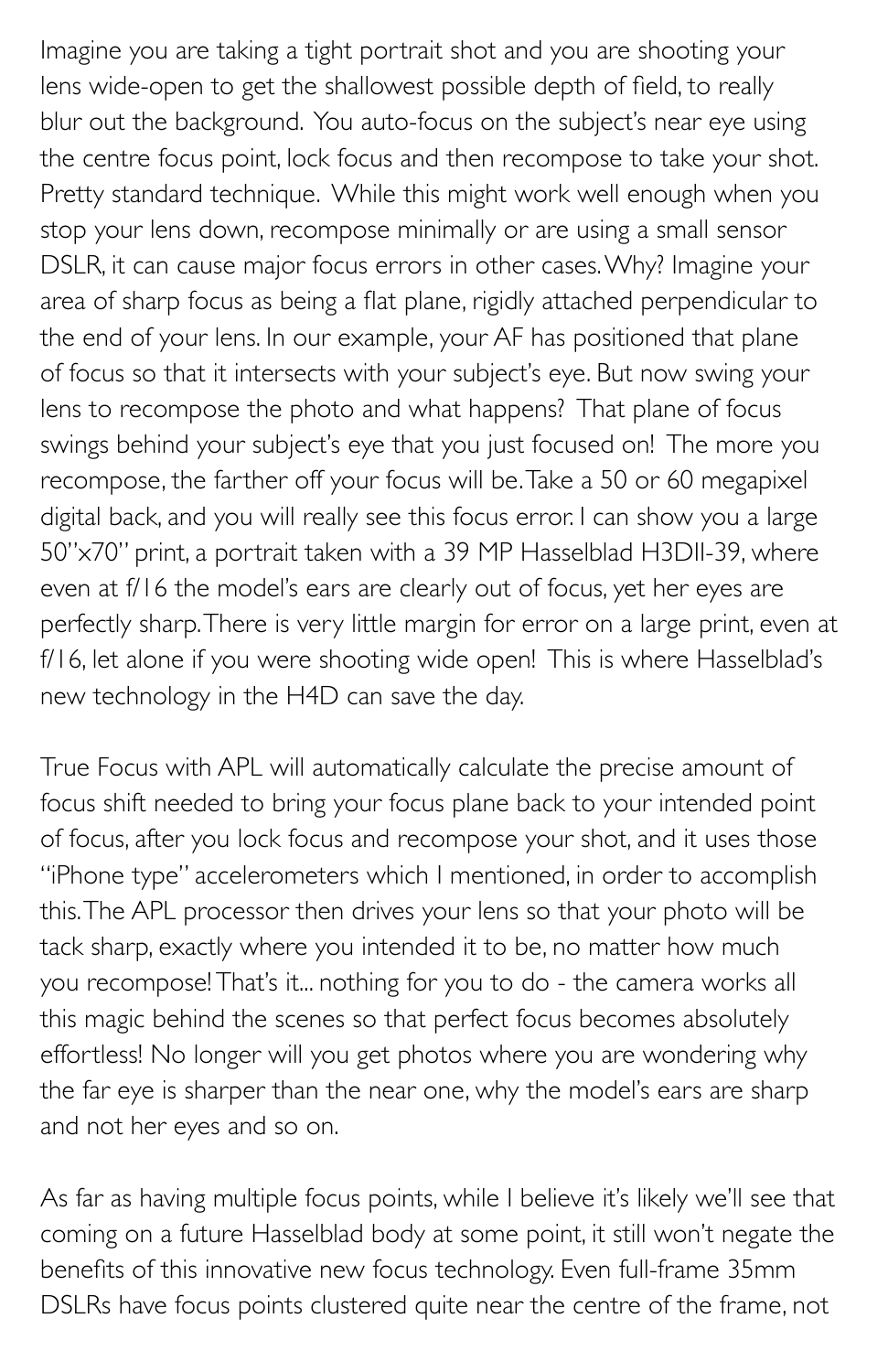really allowing a portrait shot to be taken without recomposing either, and due to apparent limitations in focus sensor technology, it does not seem as though focus point spreads are really getting any wider. Putting current multi-point focus modules in a medium format body would not be all that useful and having True-Focus with Absolute Position Lock will still be a benefit.

Additional new features of the H4D over the H3DII are:

- new improved 460x320 pixel 3" TFT LCD
- improved built-in AF-assist illuminator
- fast 90MB/sec CF card write performance with the latest ultra-fast memory cards
- new "unibody" housing for ease of servicing
- tweaked camera controls for use with True-Focus and APL
- new internal electronics with accelerometers and APL processor

The 60 megapixel H4D-60 will be selling for just under \$40,000 CDN. The 50 megapixel H4D-50 will be just under \$29,000 CDN.

### Buy an H3DII-50 and get a FREE Upgrade to the H4D!

 If you buy an H3DII-50 between now and December 31st, 2009, you can upgrade to a new H4D-50 free of charge! That is a \$3,000 savings if you buy this year! In addition if, after buying the H3DII-50, you decide you want even more megapixel goodness, you can upgrade to an H4D-60 for only \$8,000! However these upgrades have to be ordered before the end of the year, so don't forget! And since we are closed on December 24th until January4th, make sure you get your orders in before Christmas!

### Hasselblad Trade-Up Promotion

Hasseblad has also implemented an aggressive trade-up program, not only for owners of Hasselblad or Imacon digital backs, but even for those with Mamiya cameras and or competing digital backs! go to: http://www.hasselbladusa.com/promotions/trade-up.aspx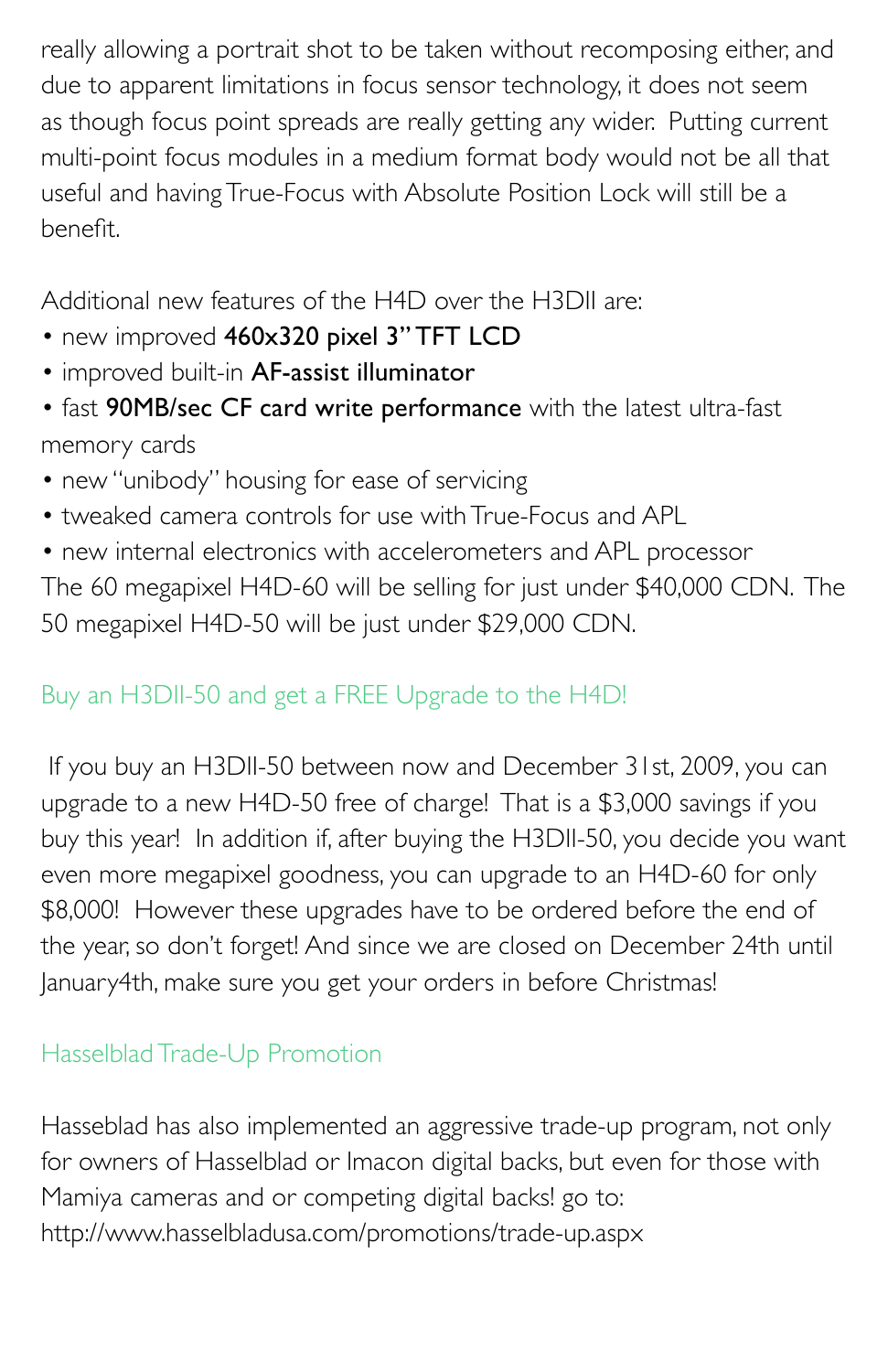### A Christmas Story...

So here you are, having happily used your trusty 10 megapixel camera for the last few years. You know the camera inside out, understand the AF system and can make optimal use of the camera's performance. You have fine-tuned your image-processing workflow and maybe have Lightroom presets, or Photoshop actions that you've saved and you reuse them time and time again. You are generally happy with the camera and with your results and everything is ticking over smoothly. However suddenly a new, higher megapixel body is announced, one with an all-new AF system, all sort of whiz-bang awesome new features. You try to resist, you really do...

...but fail. What the heck, Christmas is coming, so you buy yourself a new camera – from Beau Photo too we hope! And oh man, what a beautiful camera it is! It feels so much faster to use, has a beautiful new LCD screen and wow, look at all the AF options! And all those extra megapixels! Wow, are my photos ever going to be fantastic! You take the camera out on your first shoot, take gigabytes worth of images (oops... need to buy more memory card storage) and they look fabulous on the back of the camera's LCD screen! You get home and impatiently start downloading all those shots, dropping them into your existing workflow...

Oh... um... boy, is my computer ever running slowly. I guess all those megapixels are bogging it down. Okay so the computer is slow, whatever, but let's zoom in to 100% and look at those beautiful images. Okay...

... eh... say what? The photo's not sharp, or is it? Um, no, it really doesn't seem to be. Hmm... okay next shot. Oh, it's blurry... missed focus. Next shot – maybe okay, but is it really better than what I could get from my old camera? Next shot, not sharp again! You flip through all your photos but it seems as though your "keeper" rate has suddenly gone way down. You think, what is happening? Is my new camera defective? Or even worse, has this new camera been over-hyped? I've already sold my old camera on Craig's List... argh, what have I done!!!!!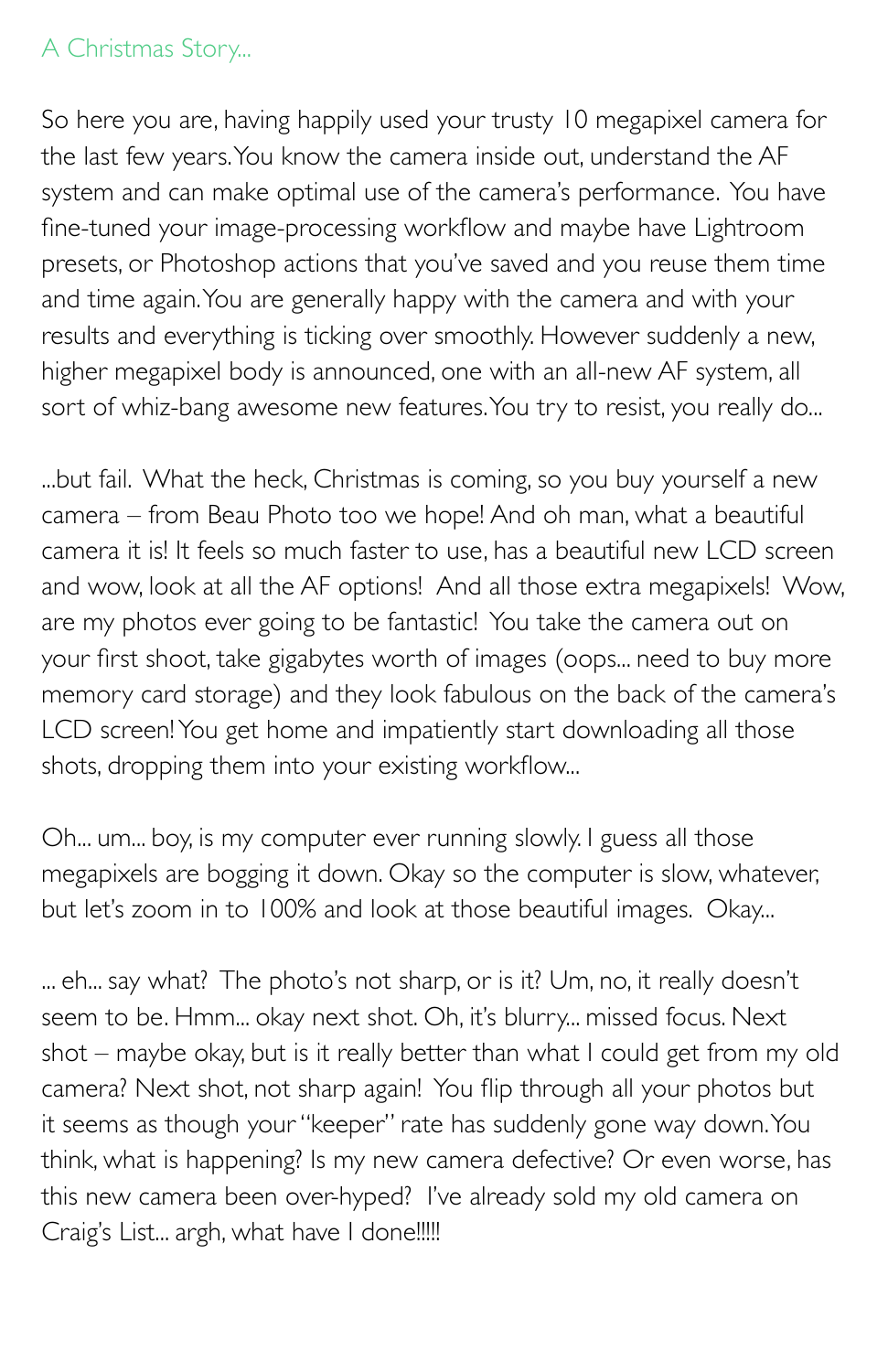#### Of new cameras, new AF systems and new image processing techniques

A classic mistake many photographers make is assuming that a new camera can be used exactly like their old camera, that their old finely tuned and optimized workflow will still be optimal for the images from a brand new camera. Additionally, when comparing your new camera to your old one, another easy mistake to make is assuming that raw conversion software with the same settings will still be optimal for your new camera, or indeed that it will necessarily treat the images from different cameras in the same way even.

Don't feel bad if this has happened to you... even experienced photographers and equipment reviewers have made the same mistake – I have seen it time and time again over the years!

Please see our website at http://www.beauphoto.com/digital/xmas\_story/ for the conclusion to this story about new cameras, new AF systems and new image processing techniques...

# 2 **Pro Sales** Ken

It's the time of year when shoppers are looking for great deals! Well, okay mistletoe is better but you won't find that here. Deals are what we got!

### Light up the Holidays!

Profoto Compact 600/600 Value kit: This is the last one available and at an incredible deal. The kit includes 2x 600 w/s heads, 2x heavy duty stands, 2x parabolic reflectors, 2x umbrellas and a carrying case. All that Profoto quality for only example the state of the state  $$1779.49$ 

Hensel Integra 500 Pro Plus Kit: A great kit at a great price! Includes 2- 500 w/s Heads, 2- Stands, 1- 7" reflector, Softbox and connector and carrying case. Reg. \$2221.95 Christmas sale price \$1995.49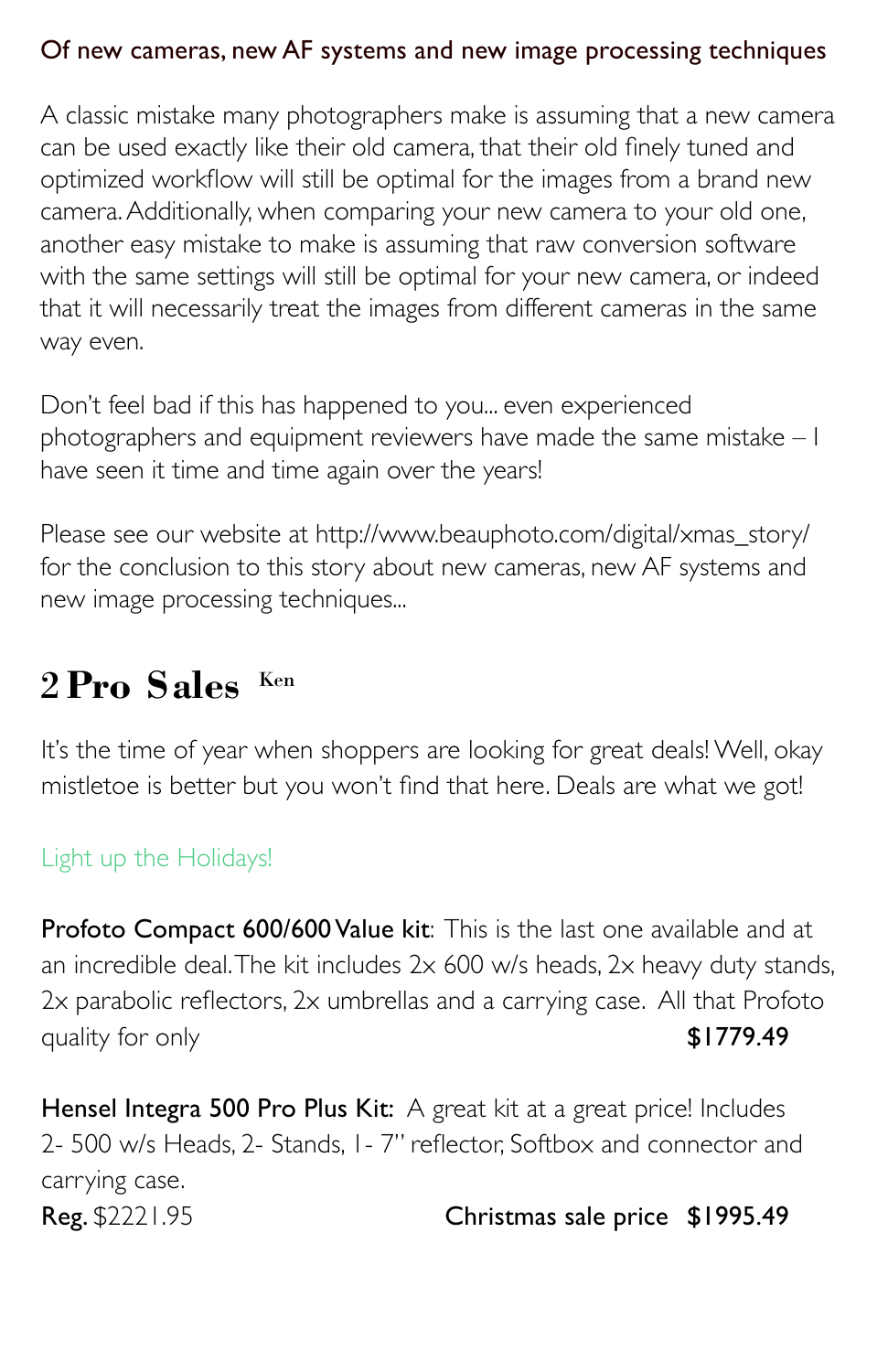#### Put a little bling under your Christmas tree - Cameras & lenses

| Nikon D3s                            |                              | Reg. \$5479.00 Sale \$5189.00 |
|--------------------------------------|------------------------------|-------------------------------|
| Nikon AF-S DX 18-70 mm f/3.5-4.5G    | Reg. \$419.00 Sale \$339.00  |                               |
| Nikon AF 18-35 mm f/3.5-4.5D         | Reg. \$659.00 Sale \$469.00  |                               |
| Nikon AF-S DX VR 16-85 mm f/3.5-4.5G | Reg. \$775.00 Sale \$669.00  |                               |
| Nikon AF-S DX 17-55 mm f/2.8 G IF ED |                              | Reg. \$1579.00 Sale \$1479.00 |
|                                      |                              |                               |
| Canon 7D Body                        |                              | Reg. \$2089.00 Sale \$1999.00 |
| Plus \$150.00 instant rebate         | =                            | \$1849.00                     |
| Canon 7D Kit w/EF-S15-85 mm IS zoom  |                              | Reg. \$2889.00 Sale \$2759.00 |
| Plus \$150.00 instant rebate         | =                            | \$2609.00                     |
| Canon EF-S 10-22 mm f/3.5-5.6 USM    | Reg. \$1059.00 Sale \$959.00 |                               |
| Canon EF-S 18-200 mm f/3.5-5.6 IS    | Reg. \$789.00 Sale \$639.00  |                               |
| Canon MR 14 EX Macro Ring light      | Reg. \$625.00 Sale \$589.00  |                               |

Also until the end of December get \$200.00 off the price of the 5D Mark II

Save even more money with instant rebates on specified Datacolor and Pocket Wizard products

The products eligible are listed below along with their corresponding rebate amounts. These savings run until January 11, 2010.

#### Datacolor:

| <b>CVS3X100</b> | DataColor Spyder3Express              | \$15.00  |
|-----------------|---------------------------------------|----------|
| CVS3P100        | Datacolor Spyder3PRO                  | \$25.00  |
| CVS3EL100       | Datacolor Spyder3ELITE                | \$40.00  |
|                 | CVS3SSR100 DataColor Spyder3Studio SR | \$100.00 |

#### PocketWizard:

| PW104          | PocketWizard Plus II Transceiver                | \$25,00 |
|----------------|-------------------------------------------------|---------|
| PW150          | PocketWizard MultiMAX Transceiver               | \$50.00 |
| <b>PWFLEXC</b> | PocketWizard Flex TT5 Canon Transceiver \$30,00 |         |
| <b>PWMINIC</b> | PocketWizard Mini TTI Canon Transmitter \$30,00 |         |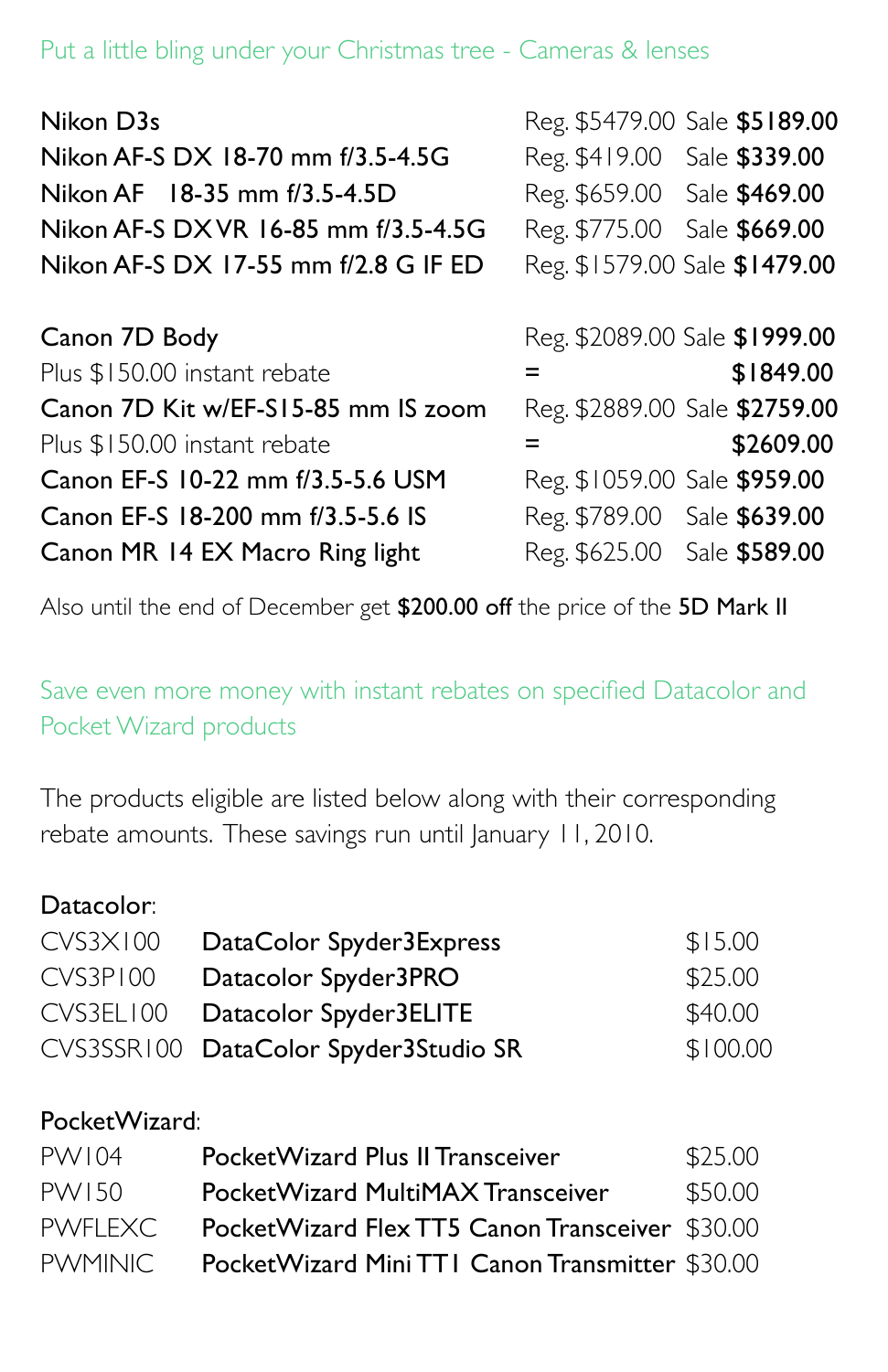### Phase Capture One 5

Phase One has released their newest Capture One Pro 5 software with a lot of great features and improvements. A few things that stand out are the focus mask, focus Tool. and the LCC light fall off which compensates for uneven light.

Capture One Pro 5 is available as a 30 day trial. See all info at : http://www.anp.se/newsletter/395542/43405E417848435D447444475A43 Don't forget all the great deals that are available though Phase on the P20+, P21+, P30+ and the 2 Phase products we have in the store:

P45+ Kit (Rental Demo mint condition) with Phase AF 645 body and 80mm f2.8 lens - Captures high resolution images with unlimited burst sequences. 39 Megapixel, 0.67 fps., 50-800 ISO, with a lens factor of 1.1

### Price \$26,900.00

P30+ Refurbished for V Series Hasselblad - Top quality unit for fashion photographers. ISO ranges up to1600, 31.6 Megapixel, 0,8 fps. CCD. 50-1600 ISO, with a lens factor of 1.3

Pirce \$12,740.00

### 3 **Accessories** Jason

### Introducing drop it MODERN backdrops!

We are proud to announce the introduction of drop it MODERN backdrop fabrics to Canada - A funky series of one-of-a-kind designs on rich and luxurious velvet textures on a very thick, wrinkle-free fabric. Each backdrop is made with a 2" loop at the top and bottom of the drop in order to hold a support bar in place. Simply run the rod through the loop in the backdrop and then fit the holes of the rod into the top of your stands and raise it up, and there you have it. We currently stock the SOHO, Back in Black & Vintage II designs in the following sizes: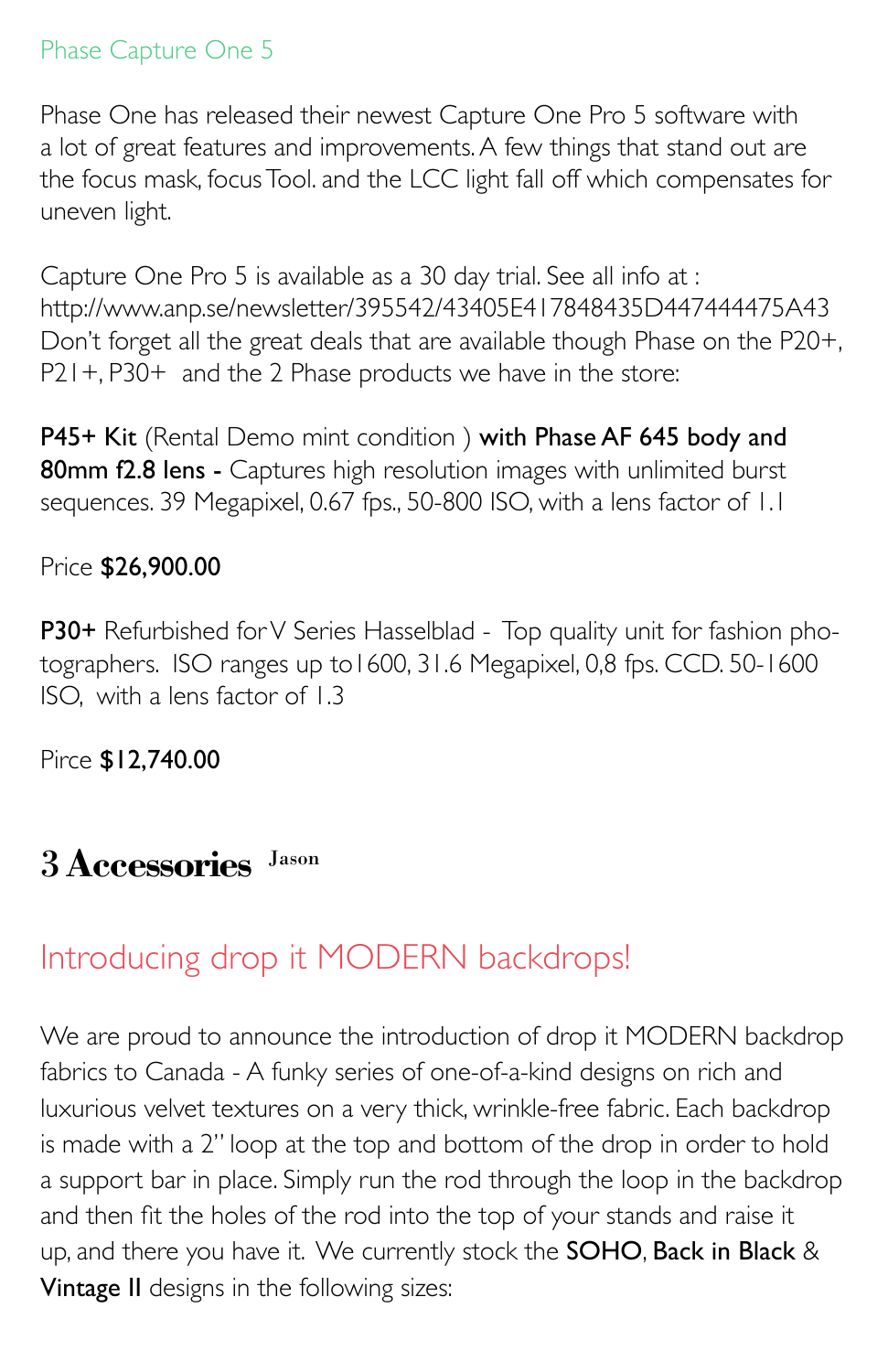4.6 ft x 9ft The most popular size. As it is the most versatile, you can still get a feet or two of floor length on it if you want to shoot full body. Price \$154.50

**9ft x 9ft:** A very versatile size of backdrop, there are no limits on the width and it will give you a foot or two of floor length so you can create something more within your area. It will give you a wonderland of design and creative freedom.

Price \$284.50



**9ft x 12ft:** A great size for the photographer who really wants to set up a scene, or create something within the design as well, the possibilities are endless with this one!

#### Price \$384.50

Our simply awesome rental department also has a selection of the 9'x12' sizes.

Check out www.dropitmodern.com

### BD Vinyl Backgrounds!

Due to many customer requests, we are now stocking BD Vinyl backgrounds in White, Black & Chroma Green. The rolls are 9'x20' in size, and prices are as follows:

| Pure White                 | \$281.50 |
|----------------------------|----------|
| Matte Black & Chroma Green | \$320.50 |

\* Other sizes are available – Please call for more info.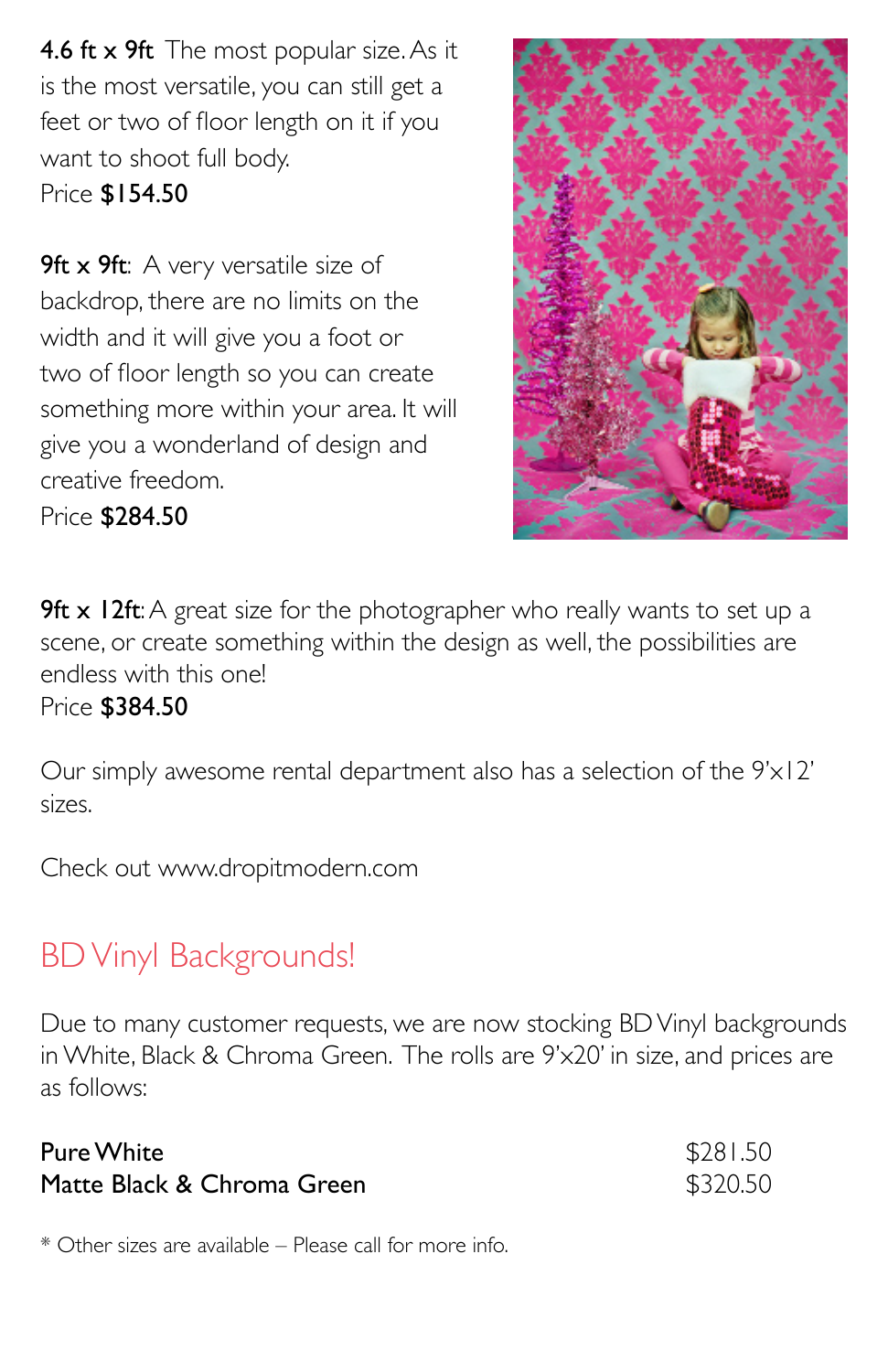# 5 Film Dennis

# Expired Film Sale

The following is a list of film available in expired stock, on sale at up to 50% off.

### Kodak

Ektachrome Portra Fujichrome Ilford XP2 C-41 135-36 roll Reg \$8,04 Sale \$5.63



### 4 **Rentals** Kathy

It's that time of year again when shops decorate with bright lights and play holiday tunes non-stop. It also means holidays here at Beau! It is the perfect opportunity to rent something fun for a personal project or maybe to take family photos that you've been meaning to do all year. When you pick up on the 24th (don't forget to be here before 12pm, I think everyone here will be off like a herd of reindeer at 12:01) and return on the 4th by noon it will only be a two day rental charge. That's 10 days for the price of two!

We have quite a few monohead kits in rentals now that will be perfect to light the dark days of winter, or maybe try the new Nikon 70-200 2.8G AF-S VRII. We hope to get a few of those in so hopefully there will be enough for everyone who wants to try this promising new lens. You could also rent one of our decorative new backdrops from drop it MODERN.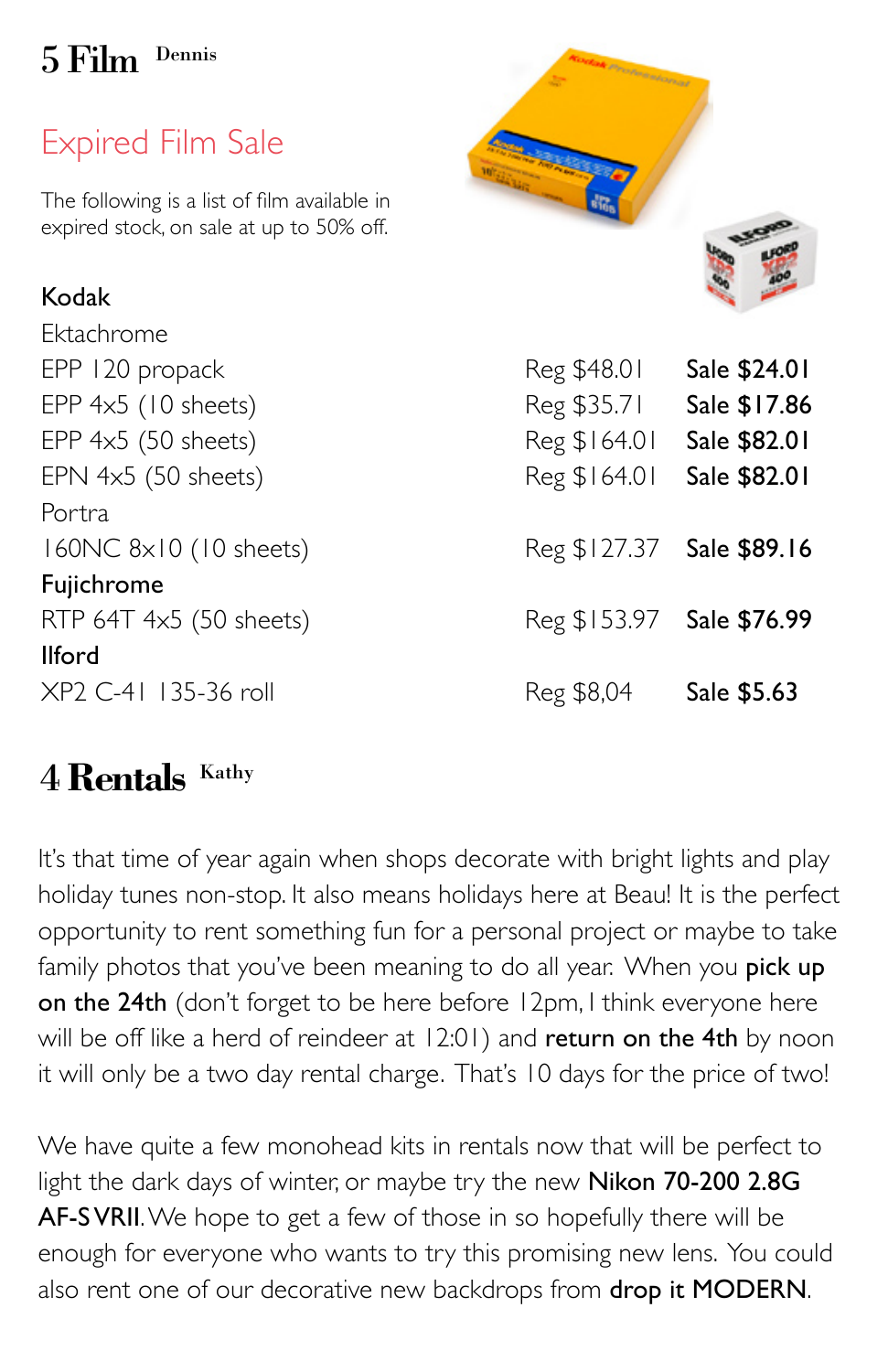They are a textured cloth with a classic pattern that has potential for a lot of different applications.

If New Year resolutions are your thing, we are taking bookings for January, and it could be a chance to try a few different lighting techniques. We have some fun Profoto accessories that will fit onto the Profoto monohead kits available for rent. Try a magnum reflector for a good strong directional light or a **beauty dish** for something a little softer. If you want to go big, get the Giant! The Giant is a 7' parabolic reflector that will give you huge light, creating soft shadows and distinct highlights, and it looks impressive when you have it set up.

Whatever you end up doing for the holidays, have a great time and enjoy!

# 6 **Albums & Folders** Barb

My last 'Guaranteed for Christmas' order has been placed and is expected to arrive shortly. There is a possibility that orders placed in the first week of December will be here on time for Christmas giving, but I cannot promise anything (sorry). However, we've ordered everything we can think of to help you survive the 'silly season', so give us a call or drop us a line, tell us what you need, and we'll see what we come up with! If there's something you just realized you NEED, give me a call as soon as you can.. my voice mail's on 24/7.. as is my Email inbox. If I can make 'It' happen, you know I will! (It's the right season for miracles, isn't it?)

# 7 **Renaissance Albums** Simon

Santa's Workshop is bustling! They're busily printing and binding your Renaissance Albums in time for Christmas.. Soon, Santa and the Elves will pack his sleigh and be on his way to deliver your Christmas albums. Remember to hang your stockings and I just hope you have been good this year! As a new year beckons we will have pricing updates coming your way in January along with a new catalogue which is expected in late February.